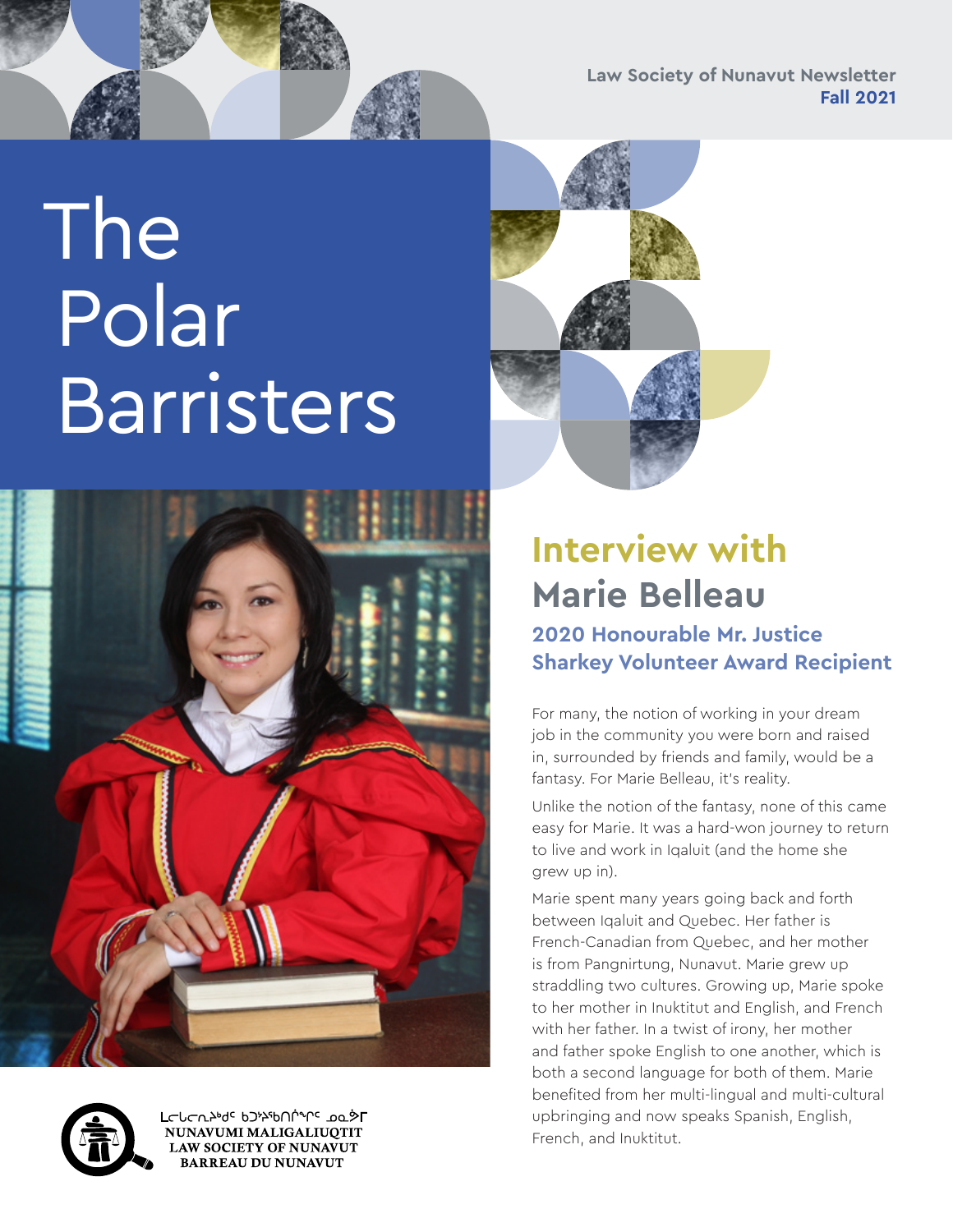"I would always feel really sad to leave my family and culture behind. I would spend much of September and October feeling homesick."

From the age of nine on, much of Marie's schooling was done in the south. However, with the end of each school year, Marie would return home to Iqaluit for the summer. "Iqaluit has always been my home, even when I lived in Quebec," says Marie.

After graduating high school and CEGEP in Quebec, Marie decided to continue with her post-secondary education in the south and received her Bachelor of Arts (BA) in International Studies and Modern Languages at Laval University. "I had to leave Nunavut to attend school. Many Nunavummiut have to leave to attend postsecondary school and that's not easy or right. If you want to go to university or college, you sacrifice a lot; you are disconnected from your language, from your family, food, culture and traditions. For me, that was a lot to give up for my education; but in the end, it was so worth it. More importantly, I am so happy to be back and working in Igaluit."

Between school years, Marie made the summer pilgrimage back to Iqaluit. Every year as fall approached, she found herself sad to have to leave to return to school. "I would always feel really sad to leave my family and culture behind," says Marie. "I would spend much of September and October feeling homesick."

Marie does credit her French family in the south for providing her with lots of support. "I feel for those who do not have any support. I was so lucky to have family connections in the south and that's what helped me succeed," says Marie.

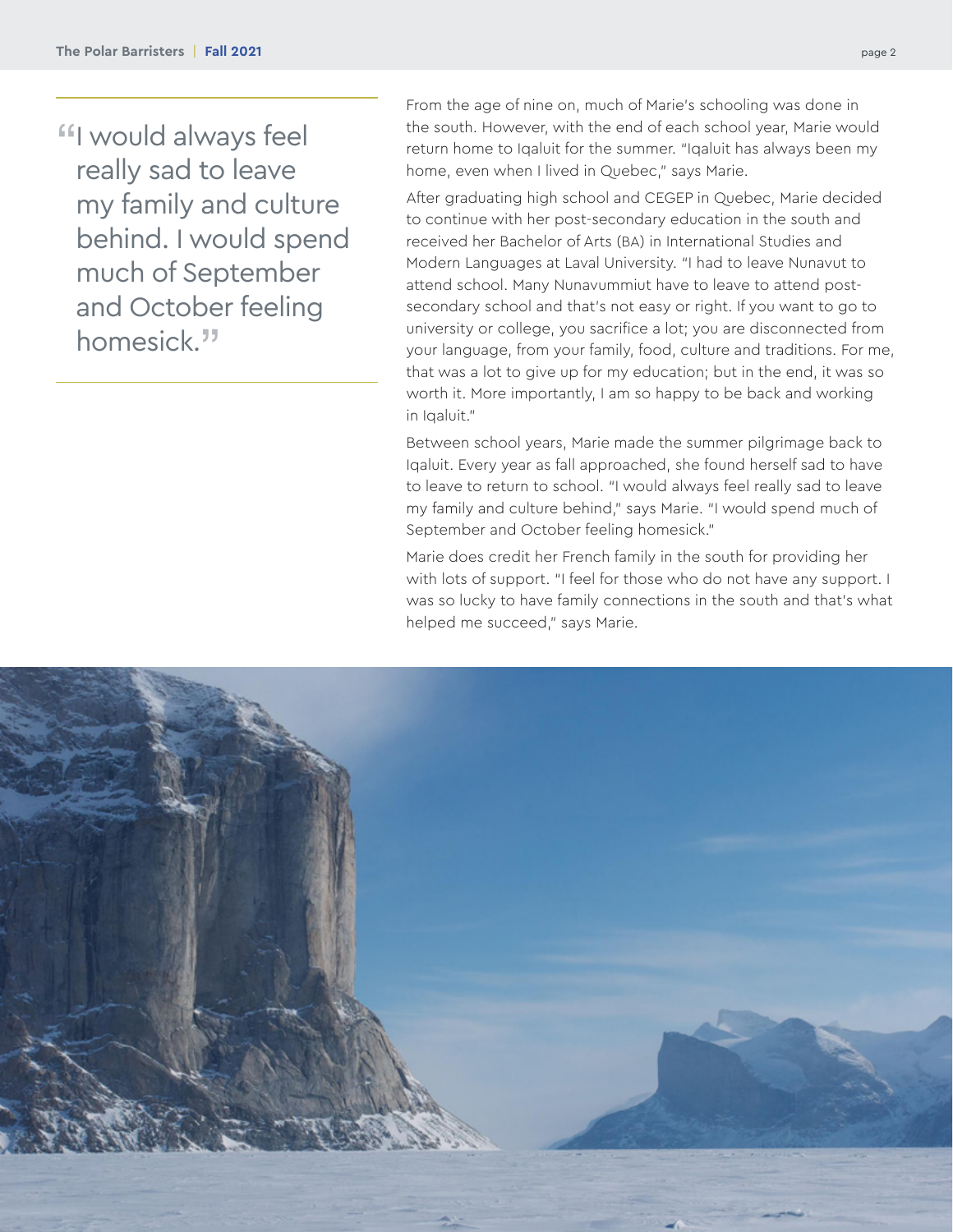When in Iqaluit during the summer months, Marie would often work at the family-run hardware store and lumber yard. "It was 53 hours a week and hard work, but I was happy to help my family," says Marie. However, in 2005, after completing her BA, she accepted a limited term position as an administrative assistant in the Department of Executive and Intergovernmental Affairs (EIA) with the Government of Nunavut. Marie saw this as an opportunity to experience living in Iqaluit full time for at least a year. "It wasn't necessarily a big career move, but it was my first office job/government job. I was very excited to be able to live and work in Iqaluit after so long," says Marie.

Towards the end of her limited term at EIA, her supervisor pointed out a two-week program on international Indigenous rights offered in Greenland over the summer of 2006. Marie was instantly interested in the topics and applied. She was accepted and it was this experience that changed her life; it was the spring-board for her career as a lawyer.

Many of the program's professors were Indigenous lawyers and Marie found herself in awe of how passionate they were. Inspired by them, she knew she wanted to advocate for Indigenous rights. "I asked one of the professors about the idea of either becoming a lawyer or just taking law-related courses to have a general understanding of the law," recalls Marie. "What he said made things instantly clear to me. He said 'You can be a dog that barks, or a dog that bites. As a lawyer you will be equipped to actually do something.' That stuck with me, and I from there I knew what I wanted to do."

Prior to the international Indigenous rights program, Marie shares that she didn't know much about the legal profession. Nor did she really know any lawyers at the time. "I was clueless on how to become a lawyer and what was involved."

By the time Marie completed the program in Greenland, it was late in the summer of 2006 – too late for her to apply to law

school. She wasn't ready to give up that easily. She quickly found another option that would help move her closer to her new goal – apply to the law certificate program which was still taking applications for the fall of 2006 at Laval University. For Marie, it was a good way to start studying law, try it out and see if she liked it. And like it she did! Marie then enrolled into, and successfully completed, the civil law degree program (LL.B.) at Laval University the following semester.

Because her goal was to work as a lawyer in Nunavut, she decided to add an additional year of schooling to attend the University of Ottawa's National Program in Common Law. There, she obtained her Juris Doctor degree.

Marie recounts the additional challenges of being an Inuk attending university. "There were only three Inuit in my university in Quebec. I remember the feeling of being in a room and being the only Indigenous person in general, let alone Inuk," says Marie. "It was very hard most of the time. I kept my head down and ploughed through my work. I had a goal, and nothing was going to stand

in my way." While attending her studies, Marie found comradery and a sense of belonging with the Indigenous Students Association at Laval as well as the Indigenous Law Students Association at the University of Ottawa.

After completing her law studies, Marie articled with Nelligan O'Brien Payne LLP in Ottawa for 10 months. She chose that law firm in part because they represented Nunavut Tunngavik Incorporated (NTI) in their lawsuit against the federal government for not implementing the land claims agreement (Nunavut Agreement). For Marie, it was important to her to work for an organization that helped her connect to where she was from as much as possible while living in the south.

Marie was called to the Ontario Bar in 2013. That same year, she was also called to the Bar in Nunavut.

"I have so much respect for my profession. It is not easy. Writing the Ontario Bar exams was really difficult. Many don't succeed the first time, I didn't," says Marie. The experience taught her to persevere. "I wasn't necessarily an A+ student and I had to put in the

"There were only three Inuit in my university in Quebec. I remember the feeling of being in a room and being the only Indigenous person in general, let alone Inuk."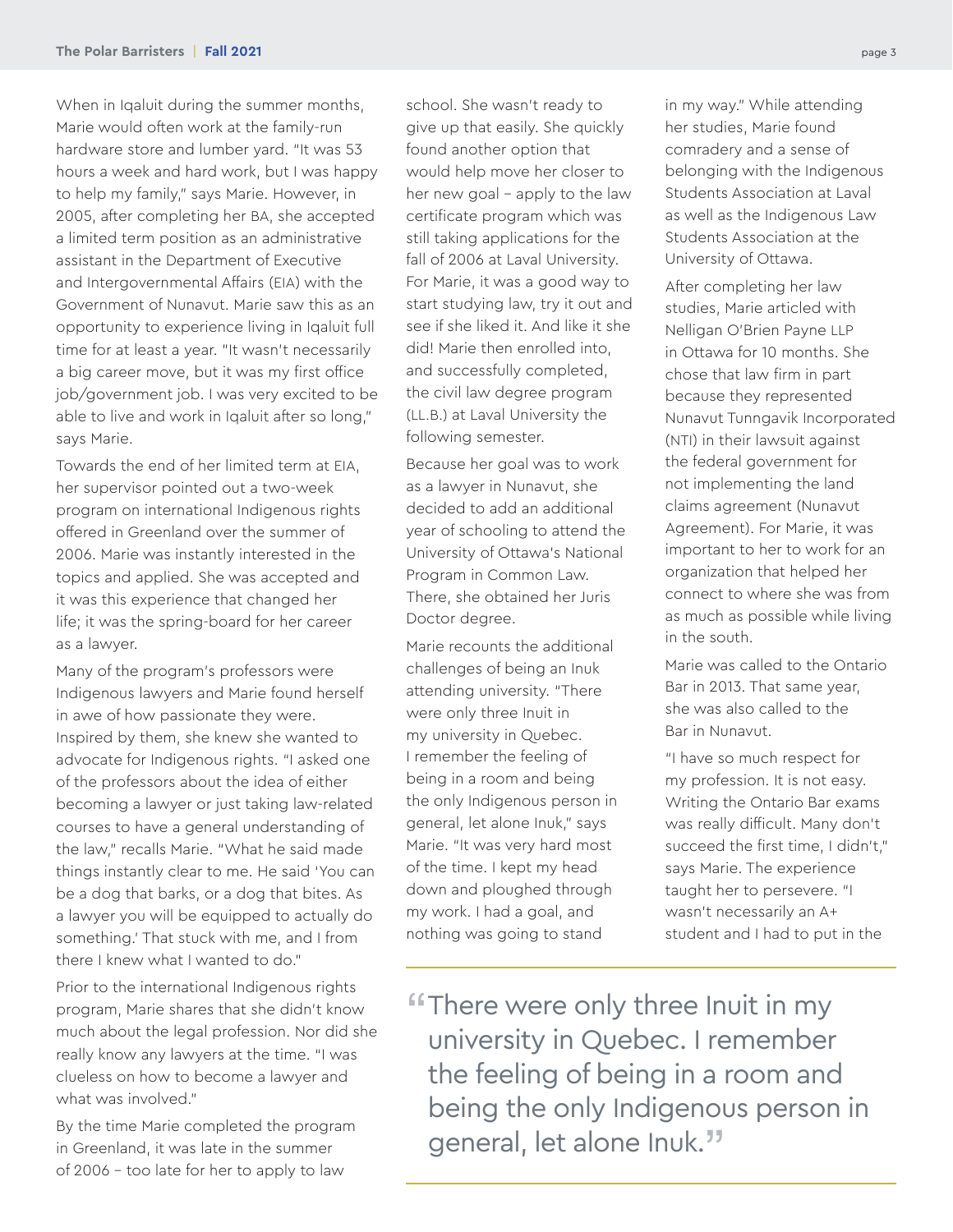

"There are so few Inuit lawyers. When you don't see yourself in your profession, you can easily feel like you don't belong; like there is a disconnect in the profession."

effort. I knew passing the Bar was the only thing that stood between me becoming a lawyer and realizing my dream." Marie was determined and eventually passed the exams. "What doesn't kill you makes you stronger," she laughs. Marie also acknowledged the fact that Inuit are extremely underrepresented as lawyers. "I am very proud of my accomplishments as a female Inuk lawyer." After moving back home, in the fall of 2013, Marie started with NTI as in-house legal counsel. For her, it was a dream job and a chance to return home. "I saw this as an opportunity to represent all Inuit in Nunavut; I wasn't interested in having individual clients," says Marie. For her, the position with NTI allowed her to be 'the dog who bites', as her previous professor pointed out. She saw this as an opportunity to fight for Inuit. As in-house legal counsel, she could be used as a tool for her people and advocate for the Inuit of Nunavut through law. "I am so very grateful for this opportunity."

A year ago Marie became Managing Legal Counsel for NTI and for her, the experience has been life changing. "I now have managerial responsibilities and am part of discussions at the director's level – I'm advising senior leaders," says Marie. "I am learning so much every day about the work, but I am also learning a lot about myself."

Although Marie considers herself as someone who is still growing personally and professionally, she is gaining confidence day by day. She does not discount her years of experience and is using her position to mentor, coach and support those who have chosen to pursue a legal career like she did.

#### **2020 RECIPIENT OF THE HONOURABLE MR. JUSTICE NEIL SHARKEY VOLUNTEER AWARD**

The Honourable Mr. Justice Sharkey Volunteer Service Award recognizes a member of the Law Society of Nunavut (LSN) who demonstrates outstanding dedication, innovation or results in his or her ongoing involvement with the LSN

Previously known as the Volunteer Service Award, in 2009, the LSN Executive renamed the "Volunteer Service Award" to the "Honourable Mr. Justice Neil Sharkey Volunteer Service Award" to honor Justice Neil Sharkey for his many years of volunteer commitment, which exemplifies those elements.

The 2020 recipient of the Honourable Justice Sharkey Volunteer Award was Marie Belleau for her outstanding dedication, innovation, and results through her involvement with the Nunavut Law Foundation.

Marie was a Director of the Law Foundation from 2014 to 2020. After getting her feet wet, Marie stepped up to be the Chairperson from August 2017 until June 2020. For Marie, she has always been interested in volunteering in general and saw many calls for volunteers within the legal community. "As an Inuk lawyer, I felt that I had a responsibility to volunteer and do what I could to contribute to the legal profession," says Marie.

"There are so few Inuit lawyers. When you don't see yourself in your profession, you can easily feel like you don't belong, like there is a disconnect in the profession. For many years I was the only Inuk in the room," says Marie. "If me as an Inuk lawyer, if I put myself out